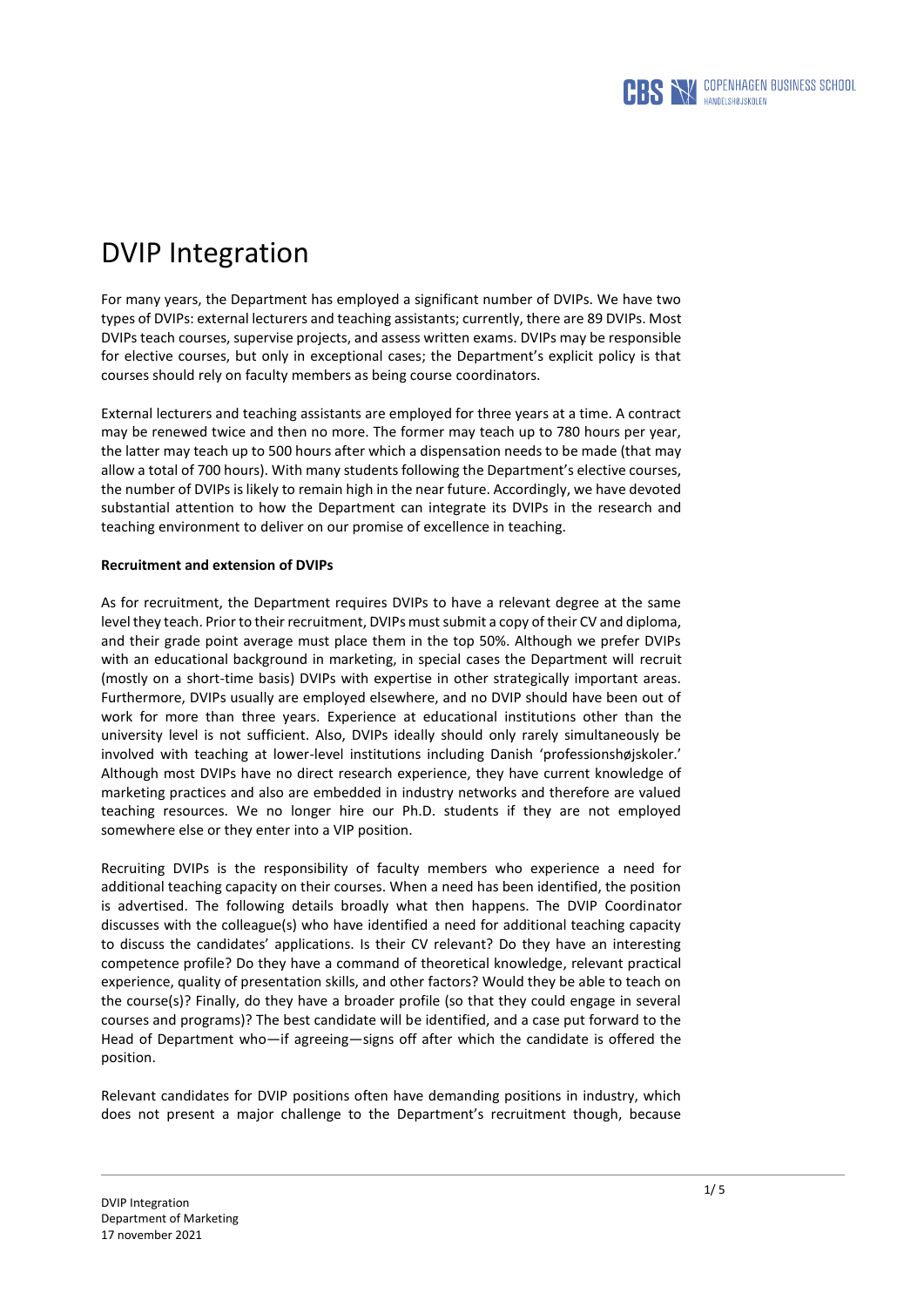

candidates often already are affiliated with the Department. Thus, current candidates can help draw the attention of other relevant candidates when there is a possibility for teaching in the Department. Subject / line coordinators also may use their own networks to scout DVIPs. Most often, it is the course-responsible faculty member who handles the search for DVIP candidates in the latter case.

Before DVIPs are extended, the VIP contact person (typically the course / line coordinator(s) will inform in good time the DVIP Coordinator (or the Education Advisor if the DVIP Coordinator is absent) that a DVIP's employment is about to expire, and whether it is recommended (based upon the DVIPs' student evaluations) that the DVIPs should be extended. The DVIP Coordinator (or the Education Advisor) will review this recommendation (that has attached relevant information in a succinct manner, for example, student evaluations) and inform the VIP contact person and the Secretariat in good time about whether or not to extend employment. In addition, the Head of Department will see the DVIP's CV, teaching evaluations, and other relevant materials before an extension is offered.

Finally, the course / line coordinators) will—when 'their' DVIPs update their CVs every three years (see below)—check whether the DVIPs have stayed sufficiently updated (bot academically and professionally), and whether the developments in the teaching portfolio are satisfactory. If there are grounds for concern, the course / line coordinator(s) will inform the DVIP Coordinator (or the Education Advisor if the DVIP Coordinator is absent).

#### **Pedagogical competences, supervising skills, and development of DVIPs**

To facilitate the integration of DVIPs, the Department has established the role of a DVIP Coordinator, who is granted an appropriate number of Prophix hours to fulfill this responsibility. The DVIP Coordinator, together with the Secretariat, is responsible for

- Updating DVIPs' CVs when they are hired and then again when their employment is extended (if this is the case). This includes listing DVIPs' academic and / or professional development activities, as well as teaching portfolio. The updating of CVs will happen when an e-mail is sent out.
- Drawing DVIPs' attention to our two annual DVIP events, but also the Department's and our research clusters' other seminars, as well as relevant pedagogical courses offered by Copenhagen Business School, for example on how to supervise thesis students.
- Keeping track of DVIPs' attendance at yearly events.
- Drawing up a list of teaching responsibilities.

Accordingly, the Department employs several tactical considerations and proposals related to DVIPs pedagogical development and assessment. The personal development conversation with candidates, as well as candidates' professional development are described next.

First, course / line coordinator(s) will:

 Meet with their DVIPs before semester start and again after the teaching has been completed and the teaching evaluations have been produced. These meetings are mandatory.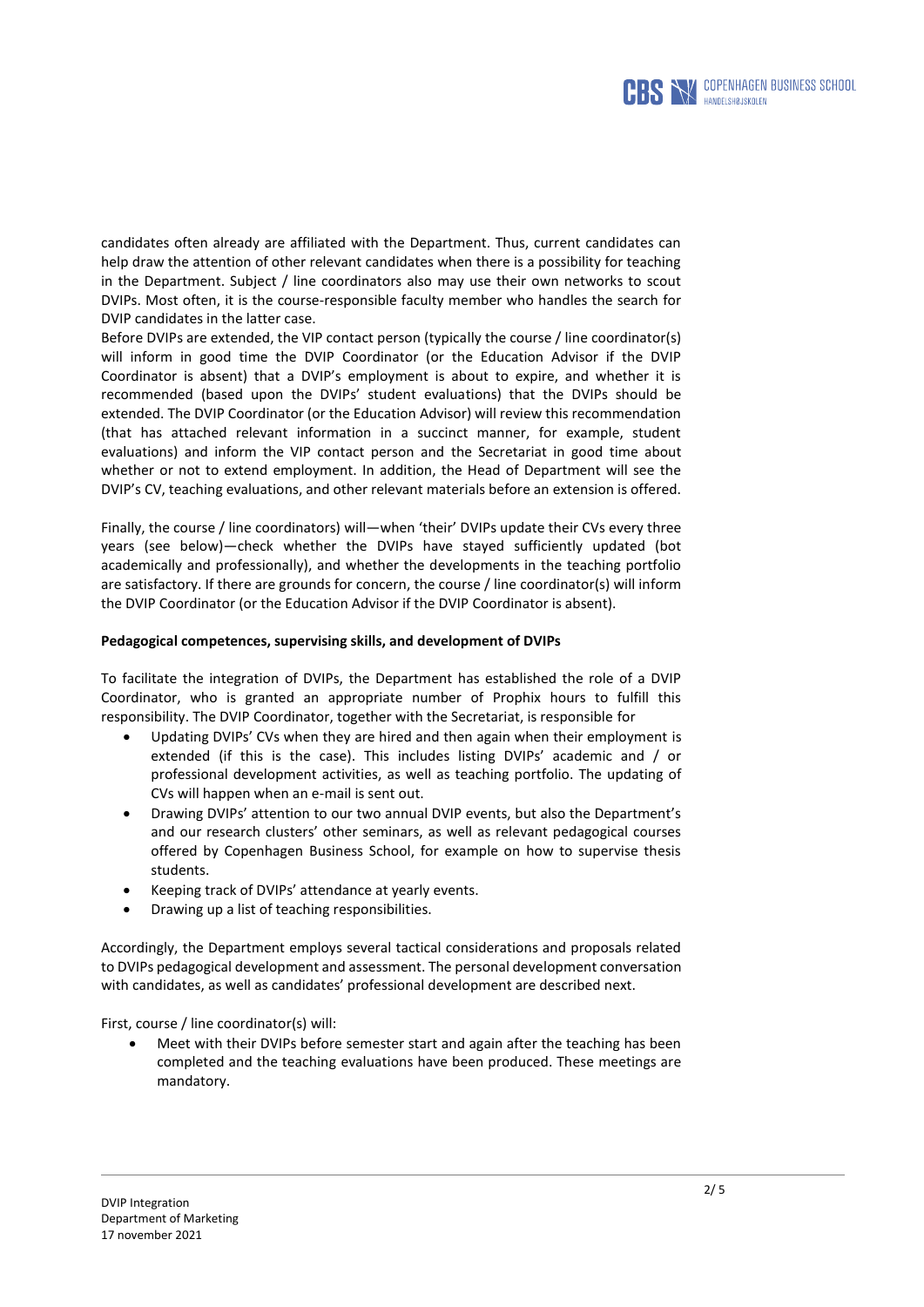

- As part of the above meetings, discuss the course(s) and, more broadly, the degree program(s) with their DVIPs to ensure that they know the context in which the teaching of the course is taking place.
- If necessary (e.g., because of a poor student evaluation), meet and discuss the teaching evaluation with the DVIP (resulting in an appropriate personal development plan). Participation in such meetings is mandatory.
- Meet more informally with their DVIPs at our two annual DVIP events and our Department's seminars.
- Consider the pipeline of DVIPs and draw up a list of potential DVIPs for future teaching needs.

Second, the following pedagogical seminars are available:

- One half-day seminar for all DVIPs once every year (this seminar is held at Copenhagen Business School, as DVIPs have asked for this). This seminar presents DVIPs with recent marketing trends and faculty members' current research. This seminar also may raise and discuss general issues. This seminar features strong professional content, designed to keep DVIPs up to date with current research in the marketing field generally and in the Department specifically. The seminar also is an important arena for networking among DVIPs and between faculty and DVIPs.
- One half-day pedagogical development seminar once every year. This seminar addresses new and relevant pedagogical challenges for DVIPs. It is coordinated with the Department's Education Advisor.
- Seminars within the Department, for example, research seminars and researchcluster seminars, inaugural lectures, Ph.D. defenses, etc.
- Courses / workshops offered by CBS Teach: the mandatory teaching courses "Learn to Teach" (14 Prophix hours are given) and "Master Thesis Supervision" (3.5 Prophix hours are given), as well as other non-mandatory courses. The Secretariat and the subject / line coordinators inform DVIPs about non-mandatory courses that could be of interest.

To maintain and improve collaboration among faculty, the Secretariat, and DVIPs, all three groups are invited to the two yearly seminars. These seminars are appreciated widely as a good opportunity for DVIPs to introduce themselves and explain their areas of interest and expertise, as well as meet faculty and learn about their research and teaching activities.

## **Academic development and integration in the research environment**

When taking up the position, a DVIP is encouraged (we are contemplating making this a requirement) to follow courses offered by Teaching & Learning. Some of these courses are mandatory, and DVIPs get hours for taking the courses.

Realistically, the Department would like DVIPs to participate in at least one academic seminar (duration: half-day) every three years and—if DVIPs could be given hours for their participation—two such seminars every three years. These seminars feature presentations from members of industry or faculty who discuss their current research and teaching. In addition, these seminars have an interactive character and as such provide a nice opportunity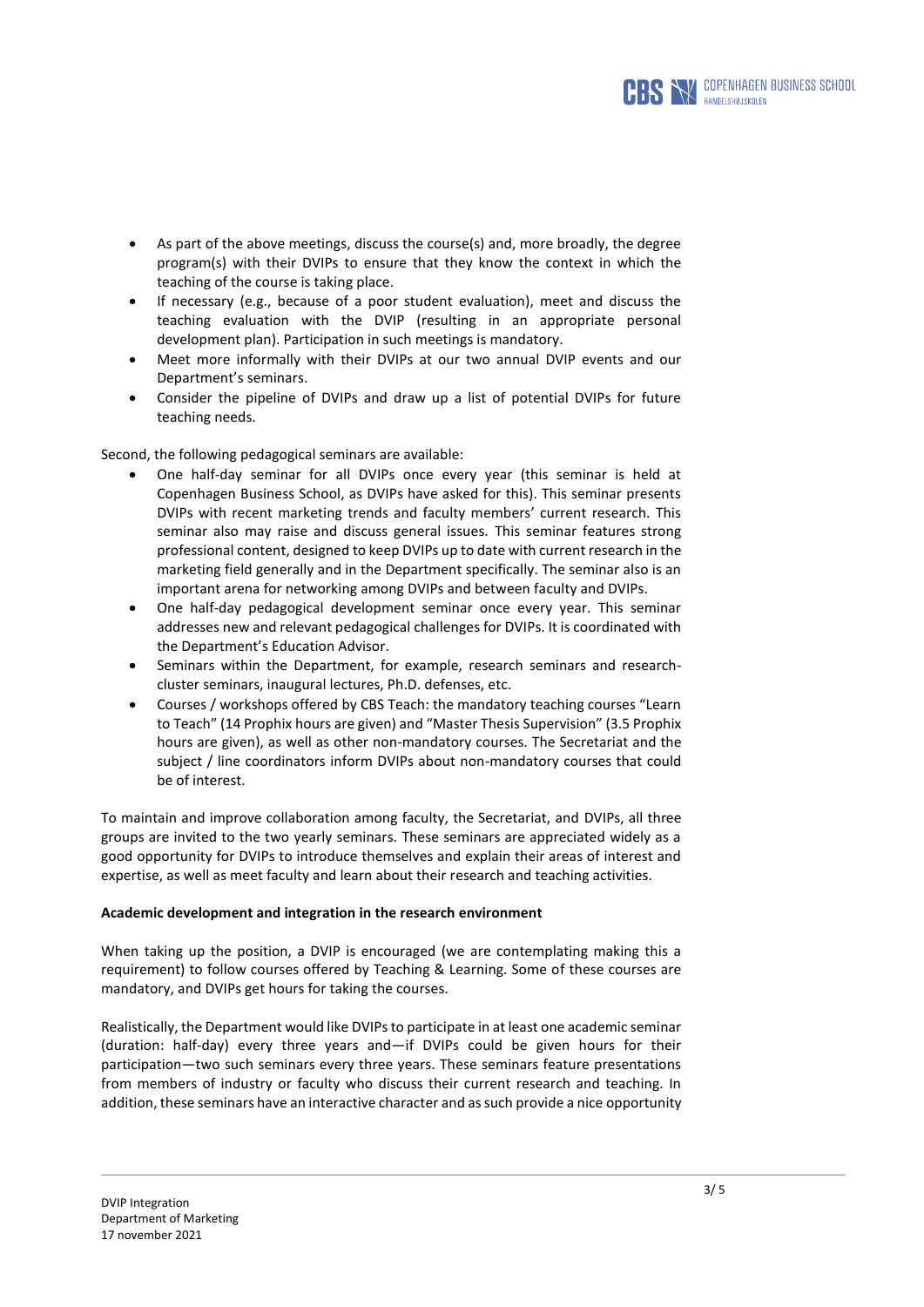

to address DVIPs' issues and touchpoints. As discussed in the previous section, we organize two yearly seminars and announce them well in advance.

The Department continues to consider whether the above non-mandatory seminars and courses should be mandatory and to what extent. This is difficult because we cannot police this. Also, we rely heavily on DVIPs, and they are not highly paid so there is a limit to what DVIPs 'will accept'. We are considering asking DVIPs to attend two events over a three-year period. In addition, to ensure a good relationship with the DVIPs, the Department regularly will ask them for their opinion on the state of affairs in the Department (on topics that are relevant to their teaching activities) and on the seminars and courses that are organized on their behalf.

#### **Quality control: 'management' of DVIPs**

When candidates have accepted an offer, the Department appoints two point-of-contact people (i.e., the course / line coordinator(s) and TAP colleague from the Secretariat) who can help introduce the newly appointed DVIPs and find their way in the Department and facilitate communication between current DVIPs, faculty, and the Secretariat. The course / line coordinator(s) also discusses the DVIP's academic and pedagogical development when this is relevant. VIPs can also contact the course / line coordinator(s) with questions related to running oral exam/access assignments in question; this includes being aware of relevant CBS and ministerial rules. In our recruitment, we ensure that DVIPs are qualified; this includes being able to supervise. In those rare cases where VIPs would have questions on theory and methodology in projects or theses, the VIPs will contact the course / line coordinator(s) in the first place. In addition, a short introductory guide has been created with the aim to make the new DVIPs feel comfortable with the Department. Once appointed, the DVIPs should in their daily work report to course / line coordinators, as well as to the Secretariat, which detail the rules and regulations and planning of modules. Although the monitoring of DVIPs' performance ultimately is the responsibility of the Head of the Department, a mentoring system delegates this practice to course / line coordinators although the Head of Department meets with DVIPs when this is necessary. In addition, DVIPs participate on equal terms with other faculty in course coordination meetings, and guidelines for assessment and written exams are discussed at separate examiner meetings.

For permanent DVIPs, the DVIP Coordinator will conduct a group meeting with all DVIPs at least once every three years for a status and development talk.

Mutual feedback between the DVIP and faculty (i.e., course / line coordinator) takes a future orientation and typically is given annually. The discussion is mostly informal and focused on the DVIP's own reflections, student evaluations, and the DVIP's opportunities for future activities. If course evaluations fall below 3.0, the discussion should address how to tackle problems, for example, participation in a pedagogical course. If such efforts fail to improve the course evaluation, the Department will require either a change in teaching responsibilities (e.g., another course) or termination of employment. Copenhagen Business School also has mechanisms put in place to deal with this issue: Teaching & Learning offers a palette of relevant courses that the DVIPs can follow. Finally, the external examiners, in their reports, note when they are concerned about the quality of examiners or about disparities.